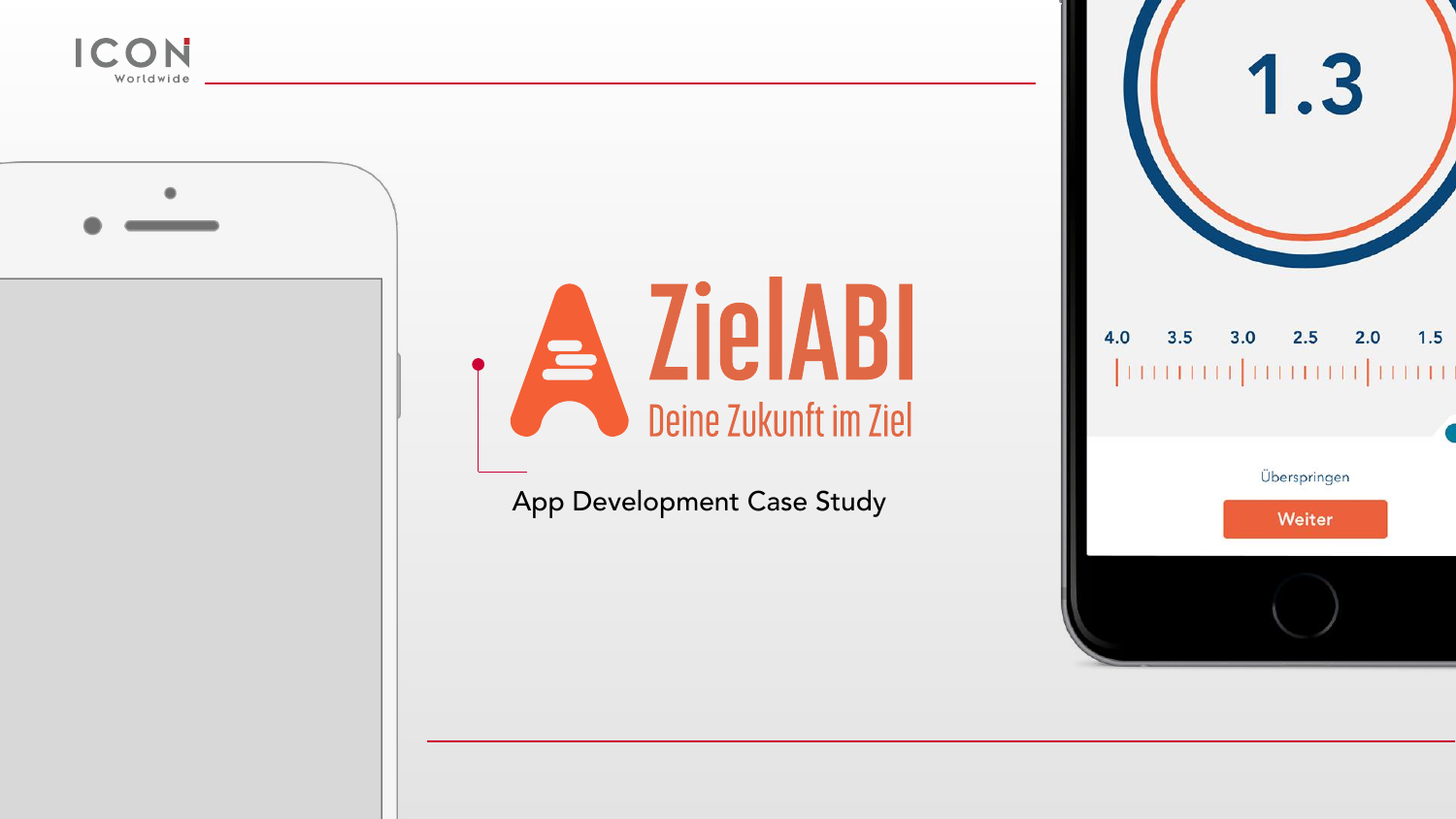



German Excellence. Global Relevance.

We were tasked with creating an app that helped calculate students' Abitur scores so that they could easily see what grades they needed to get into the University of their choice, no matter where in Germany they live.



# The First Abitur Calculator App for iOS & Android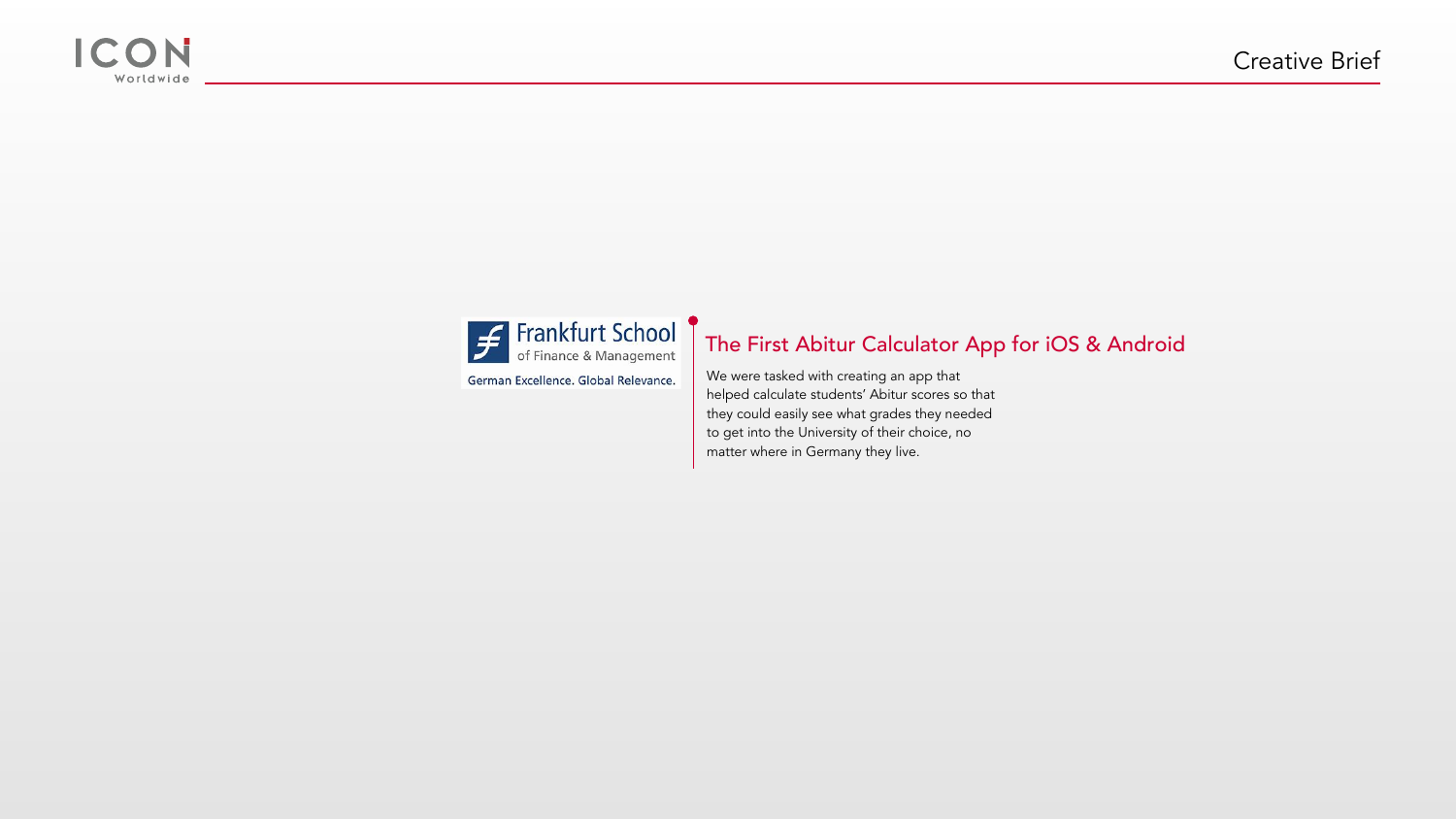Students can tap multiple times to select options to differentiate between types of courses.



The goal with the initial wireframing was to keep things simple. The complicated formulas fade away and the sudent only sees a few simple questions.





ZielABI revolves around students setting their initial Abitur goal. The visual target, and slide selector, make this step easy to complete.

合

 $\bigcirc$  3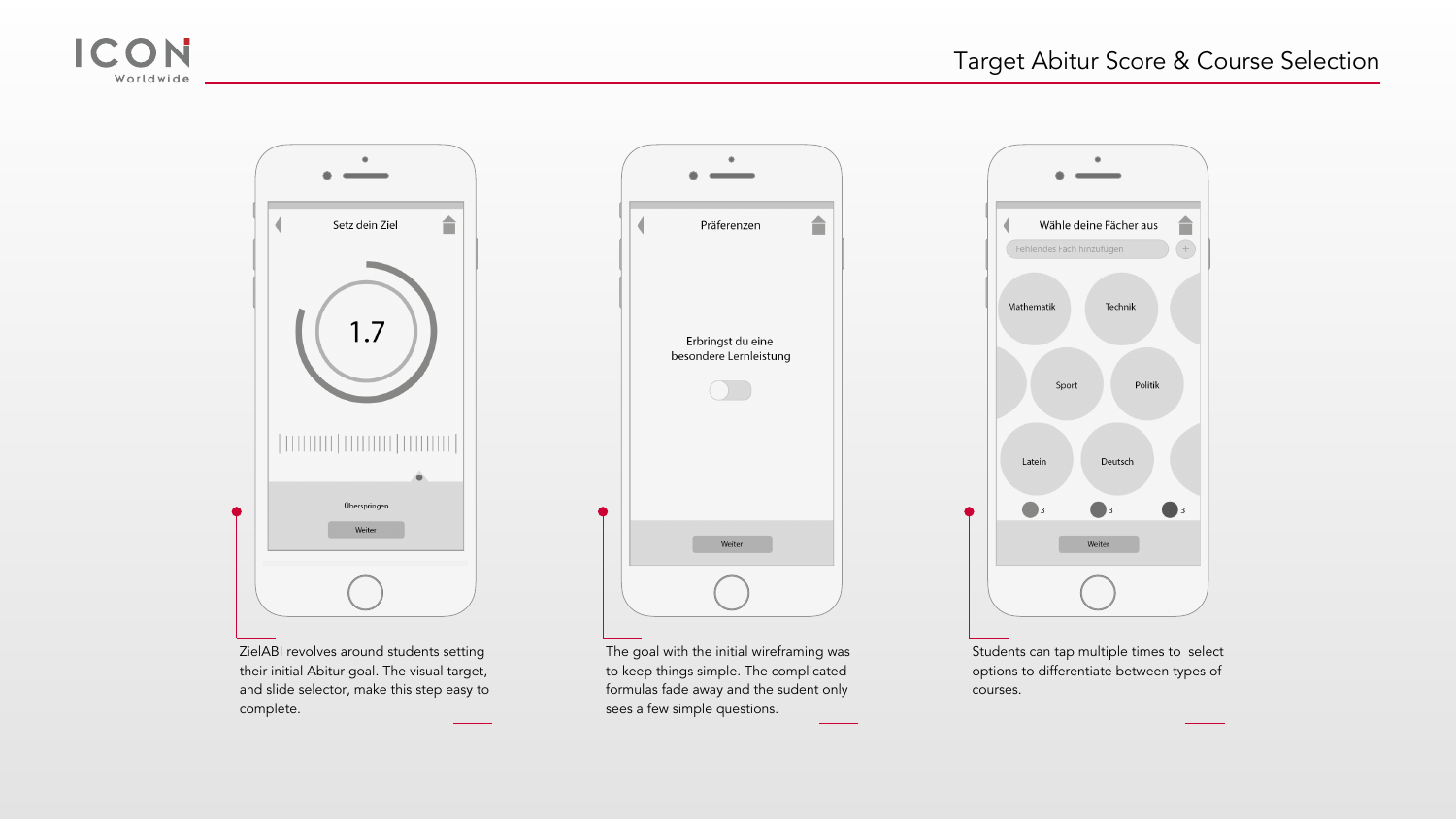Saving scenarios allows students to return to the app and adjust their score as grades become actual.



As students enter their grades, the Abitur score is updated below. When they reach their target a pop-up congratulations message appears.



| Noten Erfassen<br>Prüfungsfach         |                | Prüfung |
|----------------------------------------|----------------|---------|
| Mathematik                             | $\circledcirc$ | Mathema |
| Sport                                  | $\bigcirc$     |         |
| Sport<br>$\mathsf{ABI}\xspace$<br>Ziel | $\circ$        |         |

Abitur calcuation requires a large amount of data input by students which is managed via a combination of easy tap, slide, and scroll motions.



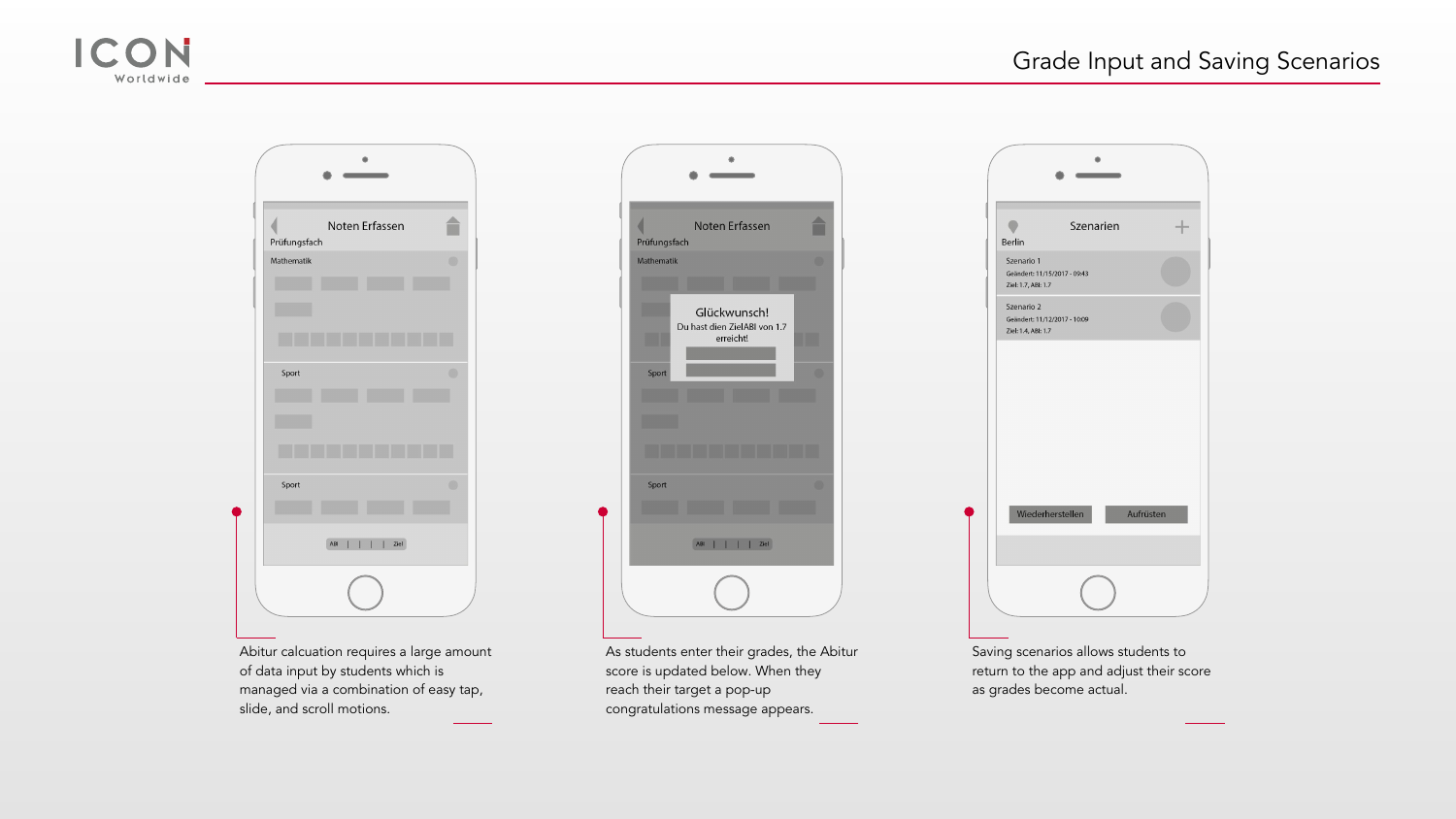ZielABI is designed to empower students to achieve their goals by simplifying the stressful and complicated Abitur calculation.

The typography and colors are deliberately warm and friendly.

The logo is motivational in spirit.

The tagline: Deine Zunkunft im Ziel "Your future on target" is presumptive.



### ZielABI Identity Design

The final ZielABI logo uses just two colors to make an impact. This inverted design helps it to stand out among the other apps on a users's screen.



Working to visualize the business in a motivational manner, the "A" from Abitur is excuted in a compass style icon. A list within implies data collection.





#### Logo Design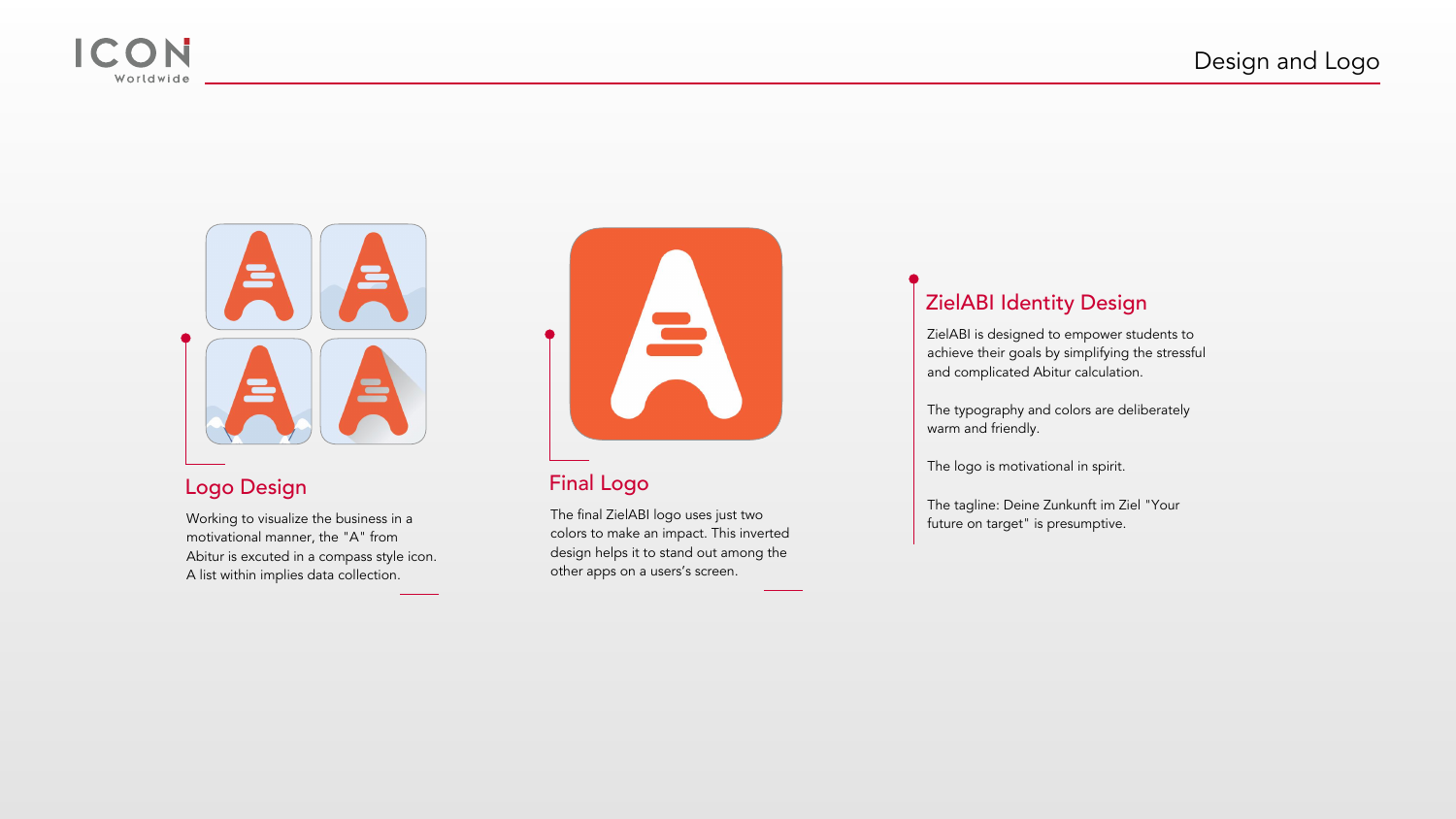Much of this screen is carried over from the initial design, with a simplified interface for categorizing classes.



A simple yes/no question needs no complication.





The design for this screen retains much of the initial design concept, with some extra refinement.

# Final Designs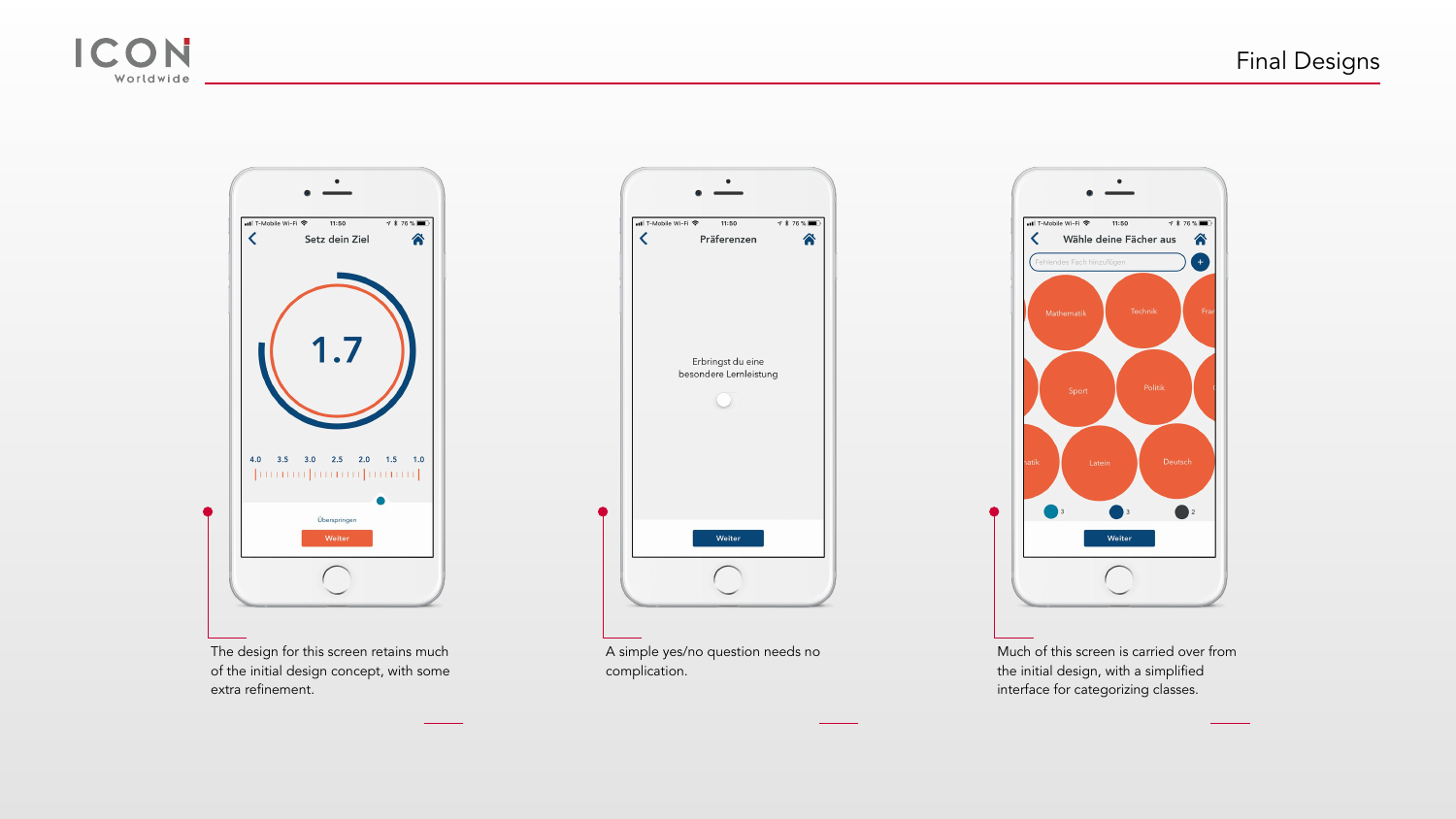Students can compare various scenarios, with different goals and class grades.



A pop-up shows the student when they





have reached their goal.







## Final Designs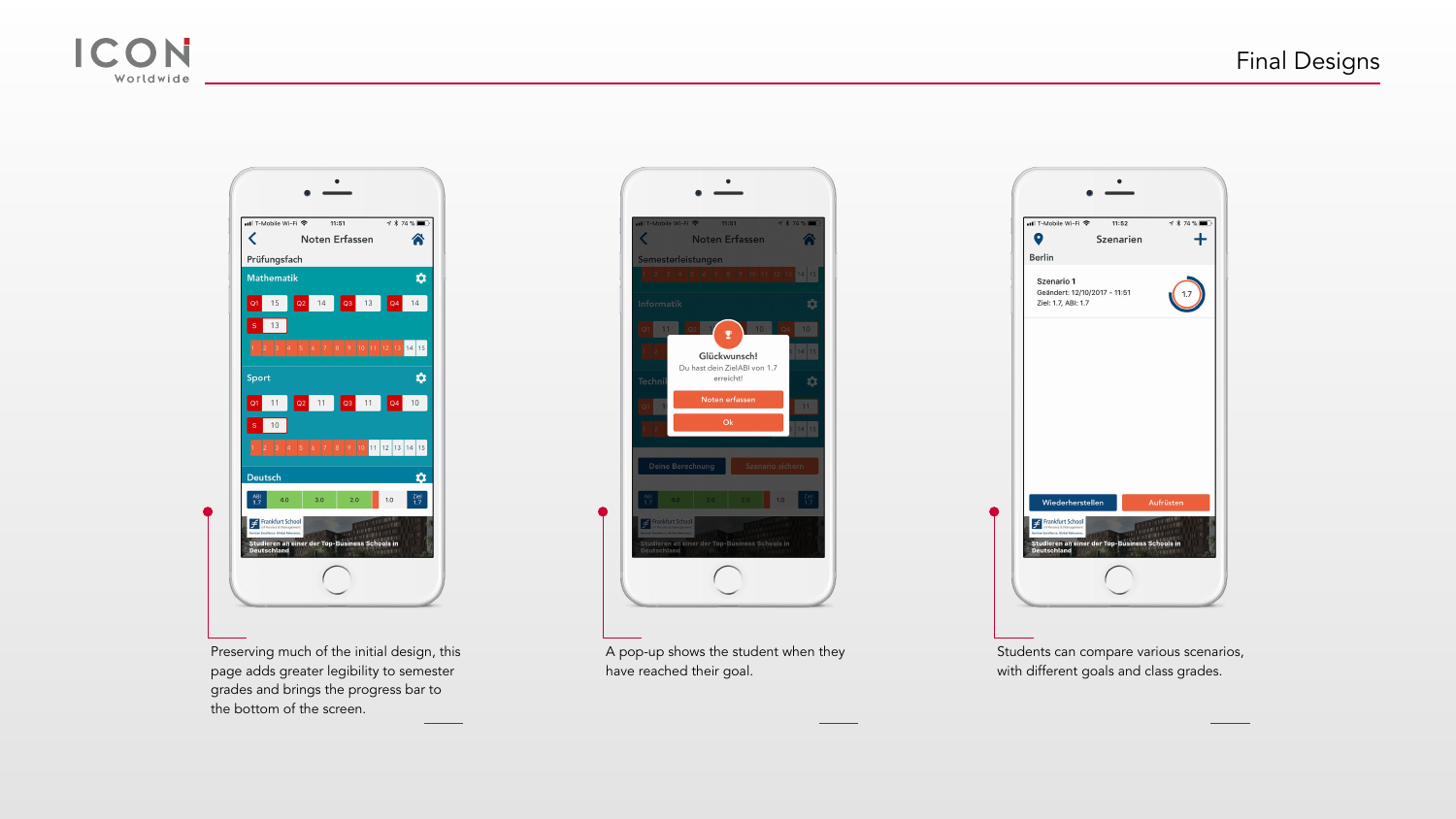Inspiration for the design of the class selector 'bubbles' on the app came from design features in Apple's latest release of iOS.



#### iOS Bubble Design

We used highly customisable open source libraries to speed up the development process while ensuring that elements of the app stayed true to our design.

By testing on beta versions of the next major iOS release we ensured the app worked as expected with the release of iOS 11.

#### Custom Libraries

Using the latest version of Apple's design language, we were able to implement powerful formulas behind a simple interface and create an app that could easily be translated in multiple languages.



#### Swift

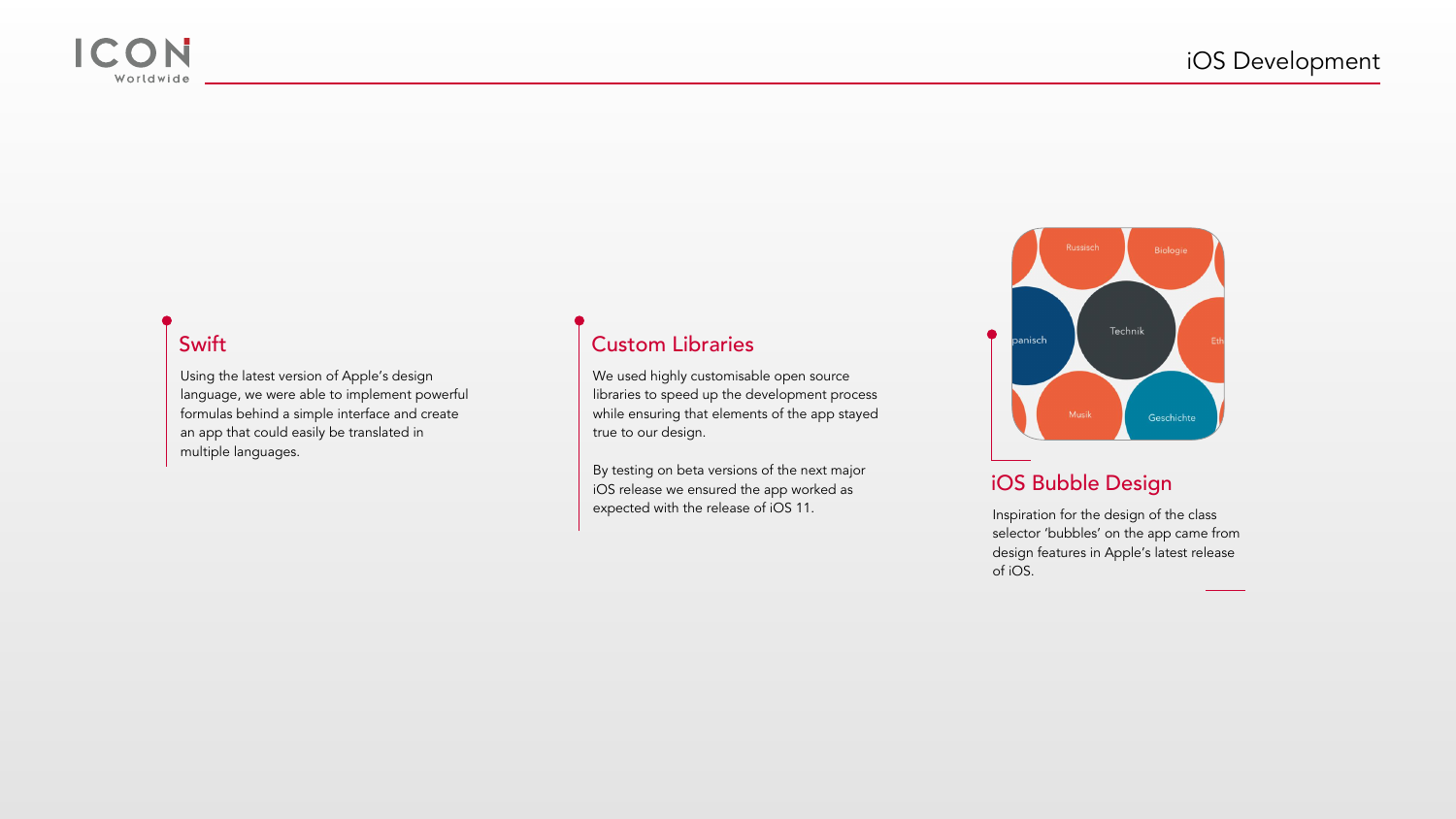Android keeps the 'bubbles' from the iOS design, but organizes them, instead, in a simple Android-inspired grid.



#### Android Bubble Design

In using the most modern and powerful tools and frameworks we achieved effectiveness in the development process. The custom layouts and animations make the application more attractive and user friendly.

We also included different analytics and crashlytics libraries to track and investigate the app's behavior and results.

#### Powerful Frameworks



By coding natively in Java we were able to develop an efficient code base for the Android app.

Through the implementation of standard code libraries we are able to insure compadibility across a whole range of mobile devices.



#### Java